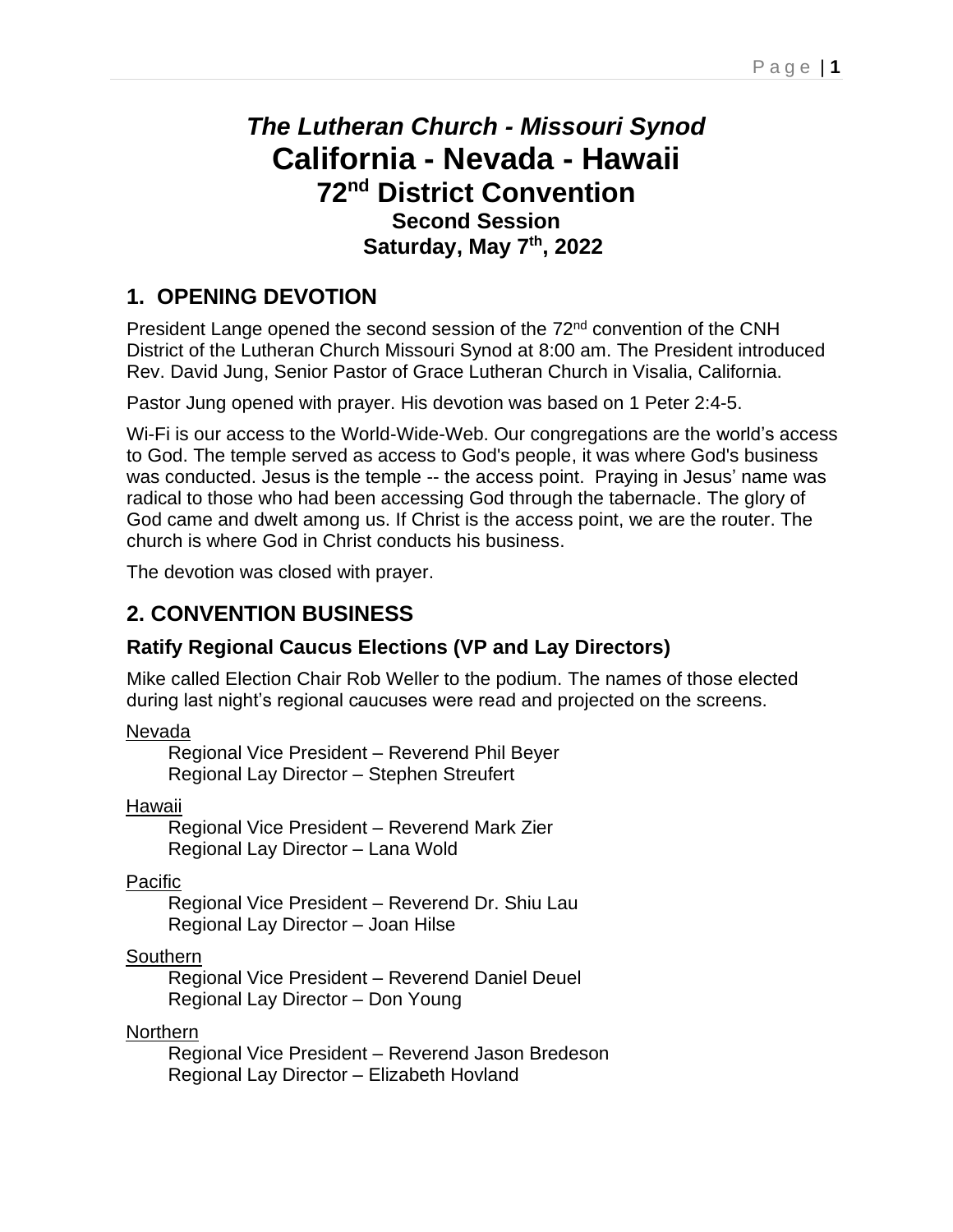#### *The slate for Regional Vice Presidents and Regional Lay Directors as received from the Regional Caucuses was approved by hand and voice vote.*

#### **Commissioned Minister -- Board of Directors**.

The Chair opened the nominations for Commissioned Minister -- Board of Directors. Hearing no nominations from the floor the nominations were closed.

The following names were submitted by the Nominations Committee:

- Jennifer Lee
- Christy Wood

#### Vote Results

Jennifer Lee – 41

Christy Wood – 68

#### *Christy Wood has been elected to the CNH Board of Directors as Commissioned Minister***.**

#### **CNH District Secretary**

The Chair opened the nominations for CNH District Secretary. Hearing no nominations from the floor the nominations were closed.

The following name was submitted by the Nominations Committee:

• Rev. John M. Standley

#### Vote Results

#### *Rev. Standley was elected by hand and voice vote to his 5th term as CNH District Secretary.*

#### **CNH District Treasurer**

The Chair opened the nominations for CNH District Treasurer. Hearing no nominations from the floor the nominations were closed.

The following names were submitted by the Nominations Committee:

- Donald Busse
- W. Lee Kucker

#### Vote Results

Donald Busse – 88

W. Lee Kucker – 23

*Donald Busse was elected as the CNH District Treasurer.*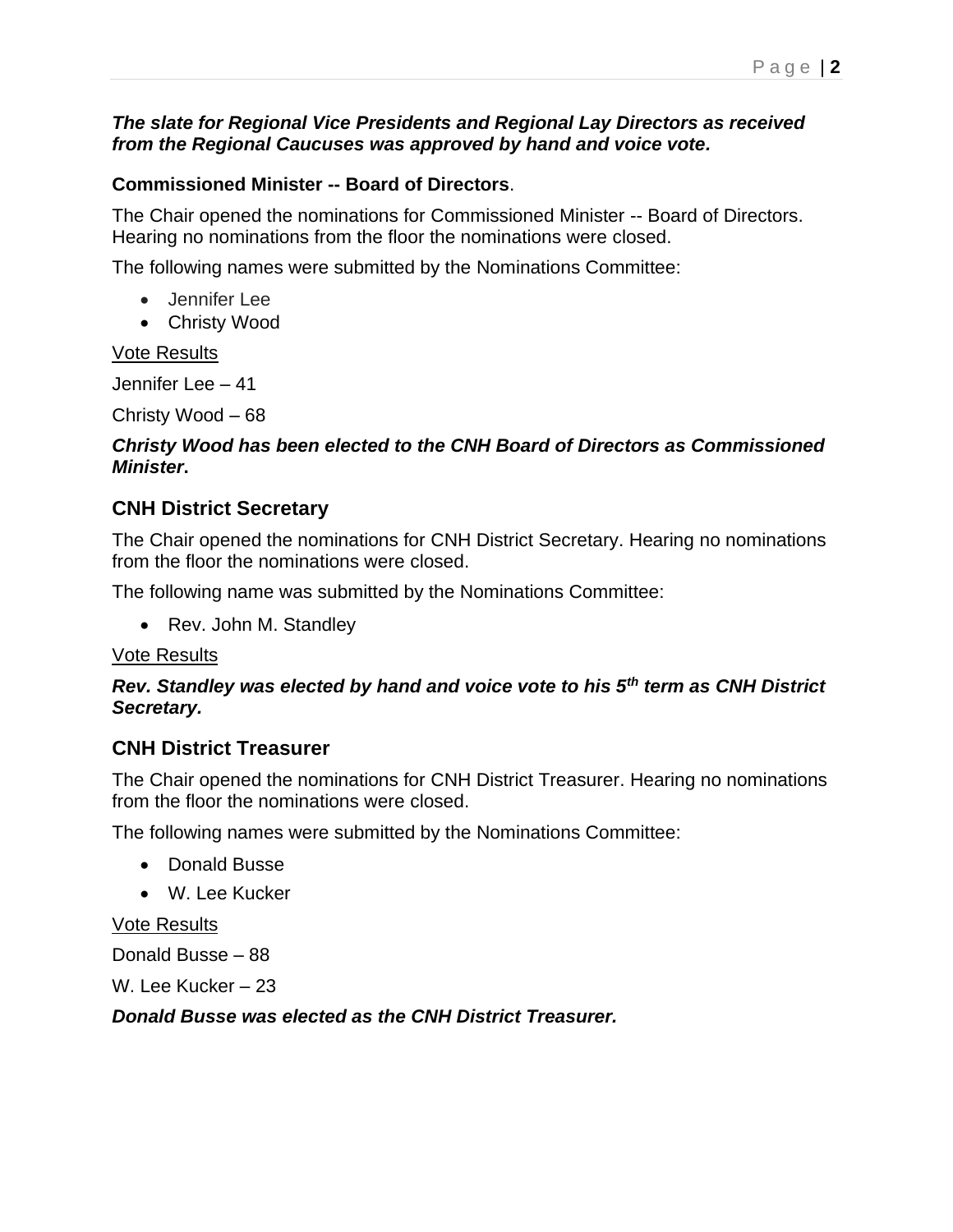### **CNH District Nominations Committee – Clergy (1)**

The Chair opened the nominations for CNH District Nominations Committee for one Ordained Clergy position.

Rev. Isaac Schuller was nominated from the Floor. Hearing no further nominations, the nominations were closed.

The following names were submitted by the Nominations Committee:

- Rev. Clarence Eisberg
- Rev. Morris Stephens

Vote Results

Rev. Clarence Eisberg -- 66

Rev. Isaac Schuller -- 42

Rev. Morris Stephens – 9

### *Rev. Eisberg was Elected to the CNH District Nominations Committee – Clergy*

### **CNH District Nominations Committee – Commissioned (1)**

The Chair opened the nominations for CNH District Nominations Committee for one Commissioned Minister position.

Sara Agee was nominated from the Floor. Hearing no further nominations, the nominations were closed.

There were no nominations from the nominations committee.

#### Vote Results

Sara Agee -- 88

#### *Sara Agee was Elected to the CNH District Nominations Committee – Commissioned Minister.*

### **CNH District Nominations Committee – Lay Members (2)**

The Chair opened the nominations for CNH District Nominations Committee for two Lay member positions. Hearing no nominations from the floor the nominations were closed.

The following names were submitted by the Nominations Committee:

- Richard P. Fielitz
- Dan Hahn

Vote Results

Richard P. Fielitz -- 71

Dan Hahn – 84

#### *Richard P. Fielitz and Dan Hahn have been elected to the CNH District Nominations Committee – Lay Members.*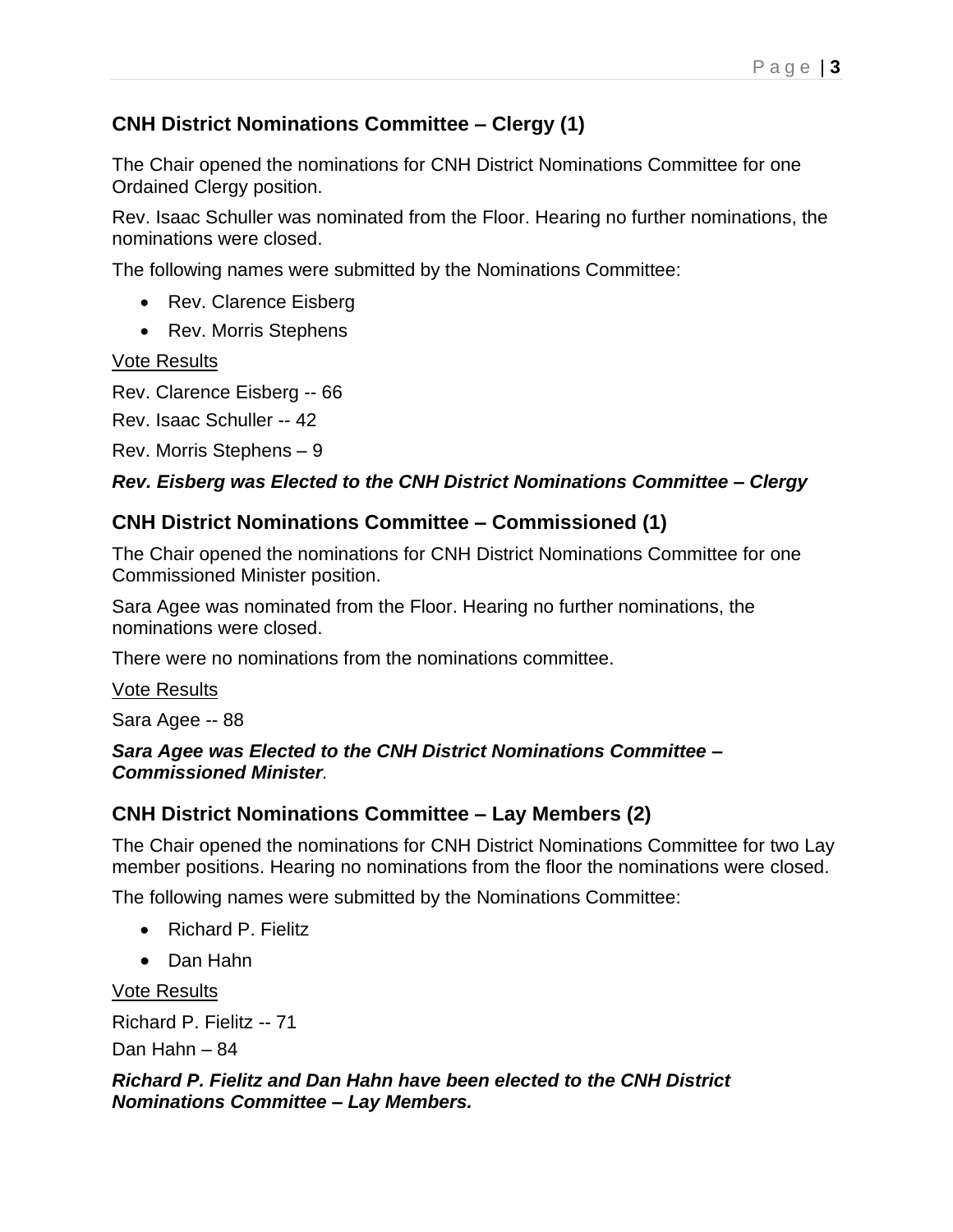#### **Synod Nominating Committee**

The Chair opened the nominations for Synod Nominating Committee for 1 Ordained Clergy position. Hearing no nominations from the floor the nominations were closed.

The following names were submitted by the Nominations Committee:

- Rev. Dr. Robert Newton
- Rev. Martin R. Noland

#### Vote Results

Note -- Due to issues with the voting system the vote was taken by paper ballot. As a result, the Chair decided to continue with the next item of business and the following results were announced after Rev. Dr. Newman's presentation.

Rev. Dr. Robert Newton -- 88

Rev. Martin R. Noland – 35

#### *Rev. Dr. Robert Newton was elected as the CNH District member of the Synod Nominating Committee.*

### **3. RATIFY RESULTS OF CIRCUIT VISITOR ELECTIONS**

President Lange presented the slate of Circuit Visitors elected by their respective Circuit Forums

#1 Vacant #2 Rev. Mark Oatman #3 Rev. Kalvin Waetzig #4 Rev. David Hardin #5 Rev. Daniel Schlensker #7 Rev. Andrew Jones #8 Rev. Paul Schult #9 Rev. Mark Whittaker #10 Rev. Joshua Brown

#11 Rev. Mark Zier #12 Rev. Brian Cummins #13 Rev. Tyrel Bramwell #14 Rev. James Beyer #15 Rev. Clarence Eisberg #16 Rev. Richard Rice #18 Rev. Robert Weller #19 Rev. Duane Bamsch #20 Rev. William Abbott

**Mike moved that the slate be approved. The motion received a second. With no discussion, the motion was adopted by a hand and voice vote.** 

### **4. CONVENTION ESSAYIST: REV. DR. MICHAEL NEWMAN**

Rev. Dr. Michael Newman serves as the President of the Texas District of the LCMS. Rev. Newman began with prayer.

In good Lutheran fashion, the speaker asked, "What does this mean"? And "How is it done"? He noted that had been reading the book, "The Romance of Lutheranism in California" which chronicles the path of the LCMS coming to California. It seems that the journey may have begun with a letter from a woman named Elizabeth Schriever that was written to C.F. W. Walther pleading with him to send missionaries to California to support members of the Synod that had moved West. Others made similar requests and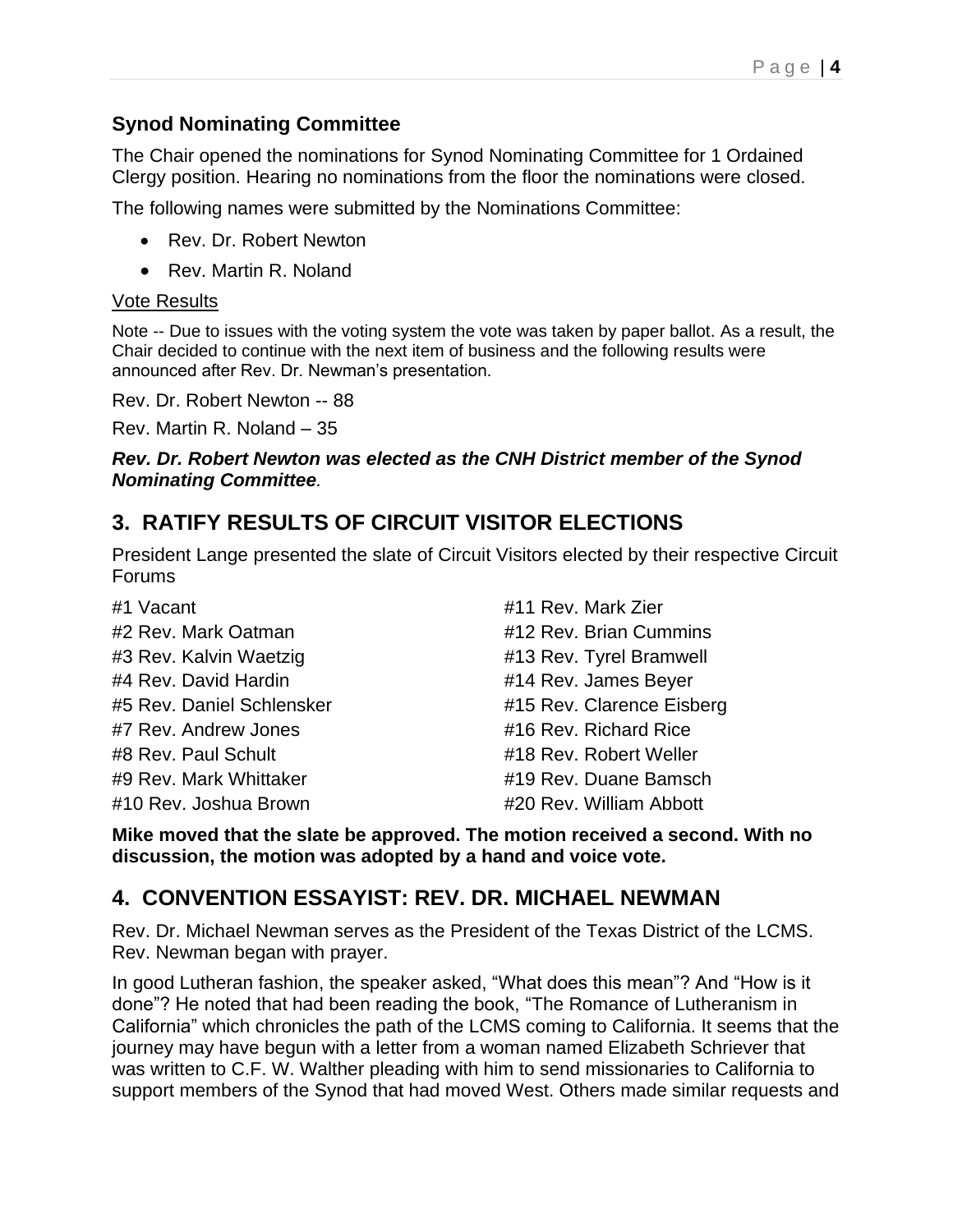soon the Gospel DNA welled up in the Synod and in 1852 the LCMS voted to send missionaries to California. We are called by love! In the first 70 years, the LCMS grew to over 4000 churches.

Dr. Newman has written a number of books including, *" [Gospel DNA: Five Markers of a](https://www.amazon.com/Gospel-DNA-Markers-Flourishing-Church/dp/1532946414/ref=sr_1_4?crid=26IJMI93ONOZV&keywords=michael+newman&qid=1652395390&s=books&sprefix=Michael+New%2Cstripbooks%2C140&sr=1-4)  [Flourishing Church](https://www.amazon.com/Gospel-DNA-Markers-Flourishing-Church/dp/1532946414/ref=sr_1_4?crid=26IJMI93ONOZV&keywords=michael+newman&qid=1652395390&s=books&sprefix=Michael+New%2Cstripbooks%2C140&sr=1-4)".* He used the "Five Markers of Gospel DNA" described in that book as an outline for his essay.

- 1. People
- 2. Multiplication
- 3. Truth
- 4. Adaptability
- 5. Self-Sacrifice

President Newman closed by asking, "Do you know the LCMS? – Will you be the LCMS?" He then offered a series of questions for the attendees to discuss at their tables. This was followed by a period of Q & A.

## **5. CONVENTION BUSINESS**

**Resolution #1-02 --** Rev. Jim Beyer, Chair for Floor Committee #1 came forward to present Resolution #1-02 -- CHURCH WORKER HOUSING -- TO SEEK SOLUTIONS FOR THE CHURCH WORKER HOUSING CHALLENGE

After reading the resolves of the resolution, the committee moved for the adoption of Resolution #1-02. The motion was seconded. In discussion, it was recommended that the committee consider the requirement for congregations to issue an IRS1099 form to pastors for the value of a parsonage. The suggestion was taken under advisement.

At the end of discussion, the Chair called for the vote by hand and voice. **Resolution #1-02 was adopted.** 

**Resolution #3-02 –** Floor Committee #3 introduced Resolution #3-02 -- TO DELAY CONSIDERATION OF CONCORDIA UNIVERSITY SYSTEM RESTRUCTURING.

The committee moved for the adoption of the Resolution. The motion was seconded. After a period of discussion which was both Pro and Con, the Chair called for an electronic vote. The result was – Yes=72 – No=21 – Abstained=13 **Resolution #3-02 was adopted**

**Resolution #3-04 –** Floor Committee #3-member Rev. Brian Cummins presented Resolution #3-04 -- TO ADDRESS THE LUTHERAN TEACHER SHORTAGE AND LOW TEACHER SALARIES BY INITIATING A STUDENT DEBT ASSISTANCE PROGRAM FOR LCMS COMMISSIONED MINISTER-TEACHER

The committee moved for the adoption of Resolution #3-04. The motion was seconded. After a call for discussion, the Chair called for a hand and voice vote. **Resolution #3-04 was adopted**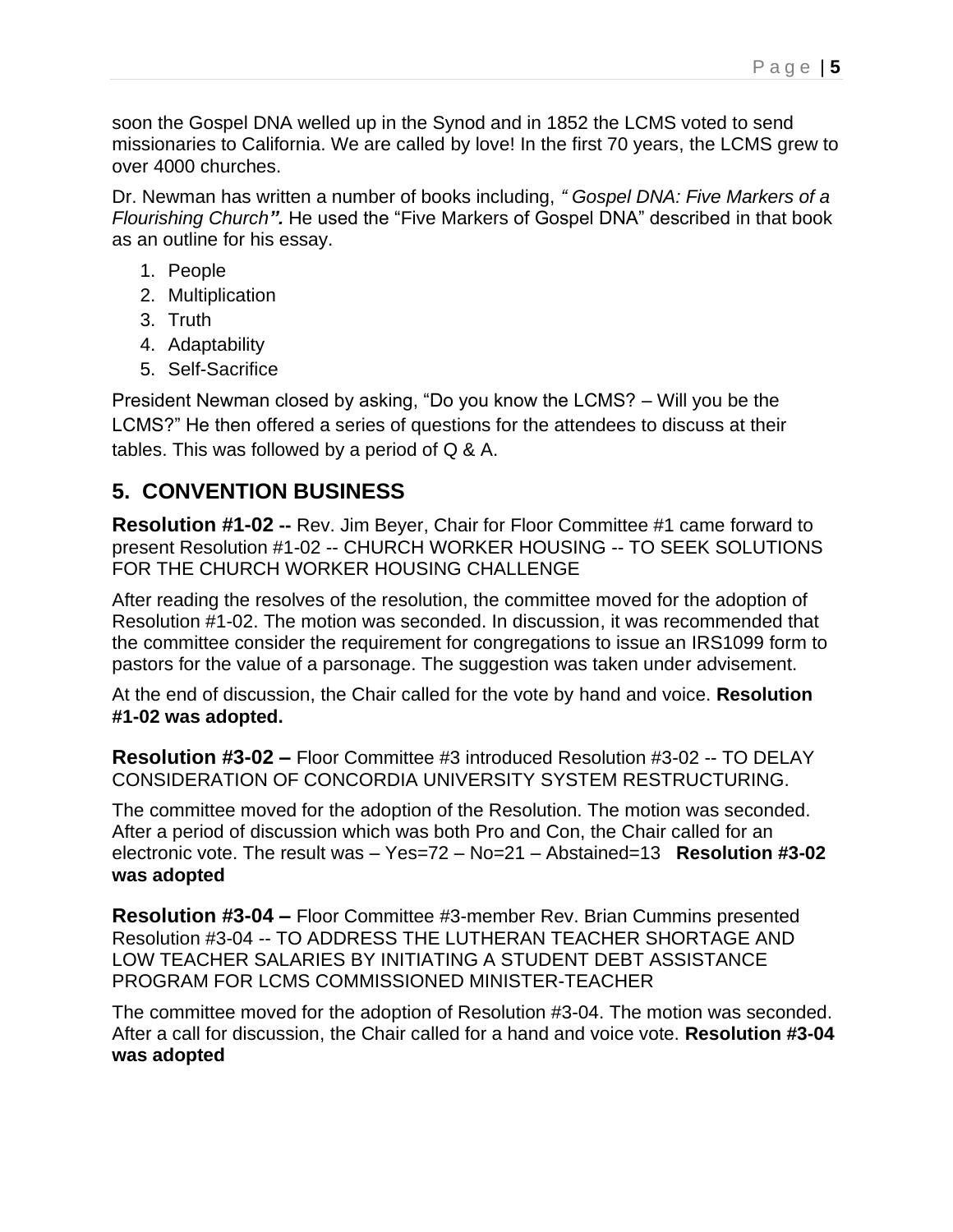**Resolution #3-05 –** Rev. Cummins remained at the podium to put before the convention Resolution #3-05 -- TO RECONSIDER THE USE OF LICENSED LAY DEACONS IN WORD AND SACRAMENT MINISTRY

The committee moved for the adoption of Resolution #3-05. The motion received a second. The Chair called for discussion which was both Pro and Con. The question was called from the floor. The motion to end discussion was approved by a hand and voice vote. The result by electronic ballot was -- Yes=69 – No=34 -- Resolution **#3-05 was adopted.**

After the vote was announced, President Harrison spoke to the convention to offer some of the actions that Synod has taken regarding the LLD Program.

## **6. THE GREAT SENDING – AN INTRODUCTION**

A video was shown regarding the Strategic Ministry Plan.

Following the video, President Lange introduced the book *The Great Sending – God's Heart for the World beating Through You* by Will Sohns. The book was made available to all lay delegates at the convention, pastors received the book at the last Pastors Conference. Mike highly recommended the book for all congregations. The district has provided over 300 copies of the book.

### **7. CONVENTION BUSINESS – FINAL**

**Resolution #1-04 –** The resolves were read from Resolution #1-04 -- REGARDING THE MISSION TRAINING CENTER

The committee moved for the adoption of Resolution #1-04. The motion was seconded. In discussion, it was requested that the word "primary" be taken out of the first resolve. The request was handled as a friendly amendment. The chair called for a hand and voice vote on the motion as amended. **Resolution #1-04 was adopted.** 

**Resolution # 2-05 --** TO STUDY THE VALUE OF THE CURRENT MINISTRY CENTER – President Lange advised that this Resolution would be studied by the District Board of Directors.

## **8. CONVENTION CLOSE**

President Lange closed the 72<sup>nd</sup> District Convention of the CNH District of the Lutheran Church Missouri Synod at 11:00 am

## **9. INSTALLATIONS OF DISTRICT OFFICERS**

Synod President Matthew Harrison installed newly re-elected CNH District President Rev. Michael Lange.

Following his installation as President, Michael installed the Circuit Visitors, the District Board of Directors, and the remaining elected District officers.